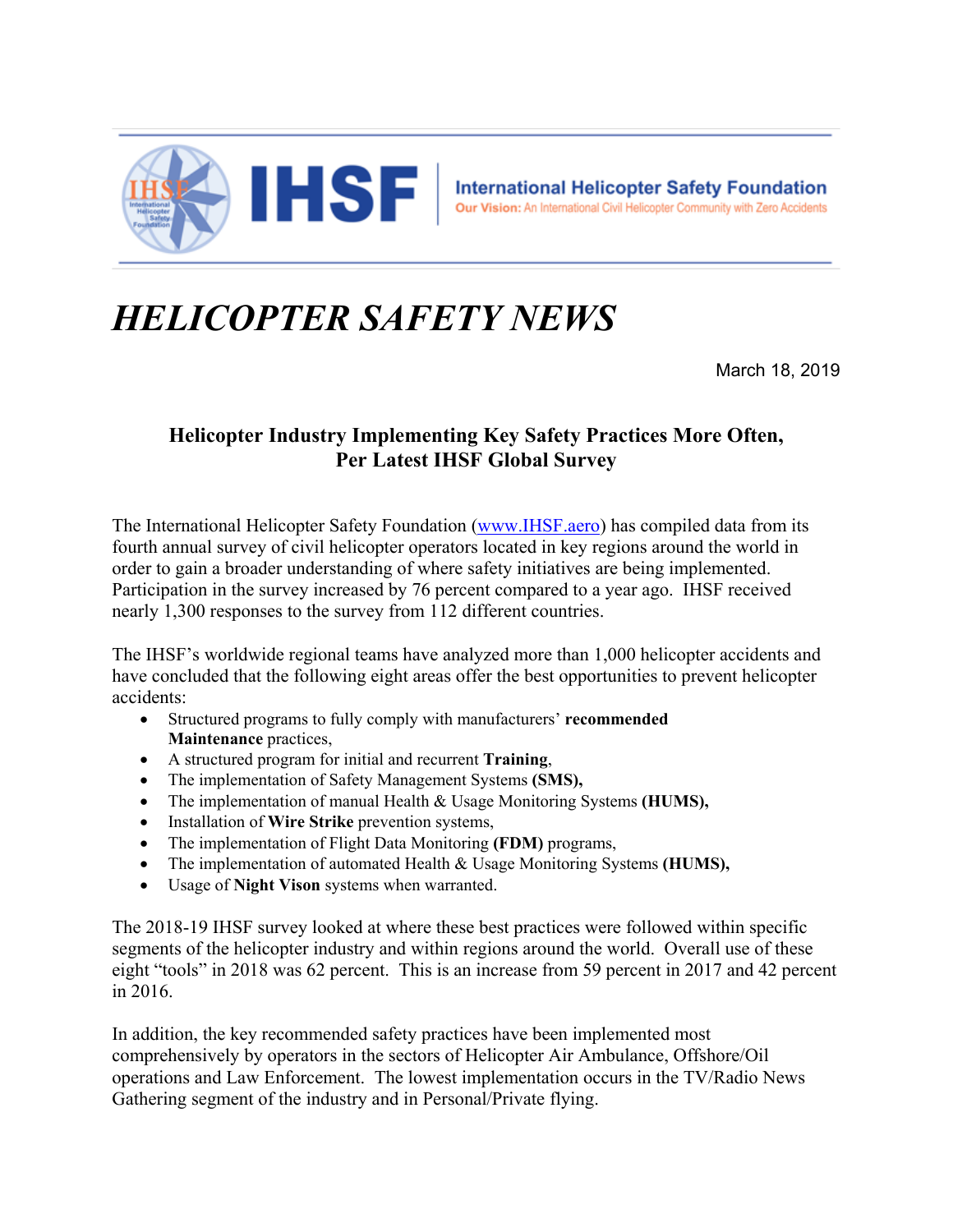From the survey, here is the complete list of helicopter industry segments from most following to least following the best safety practices:

## **Industry Segments From Highest to Lowest Adherence to Recommended Safety Practices**

1) Air Ambulance 8) Instruction/Training 2) Offshore/Oil 9) Aerial Observation 3) Law Enforcement 10) Business Aviation 4) Utilities/Construction 11) Air Tours/Sightseeing 5) Firefighting 12) Agricultural Application 6) Air Taxi/Charter 13) TV/Radio News Gathering 7) External Load 14) Personal/Private

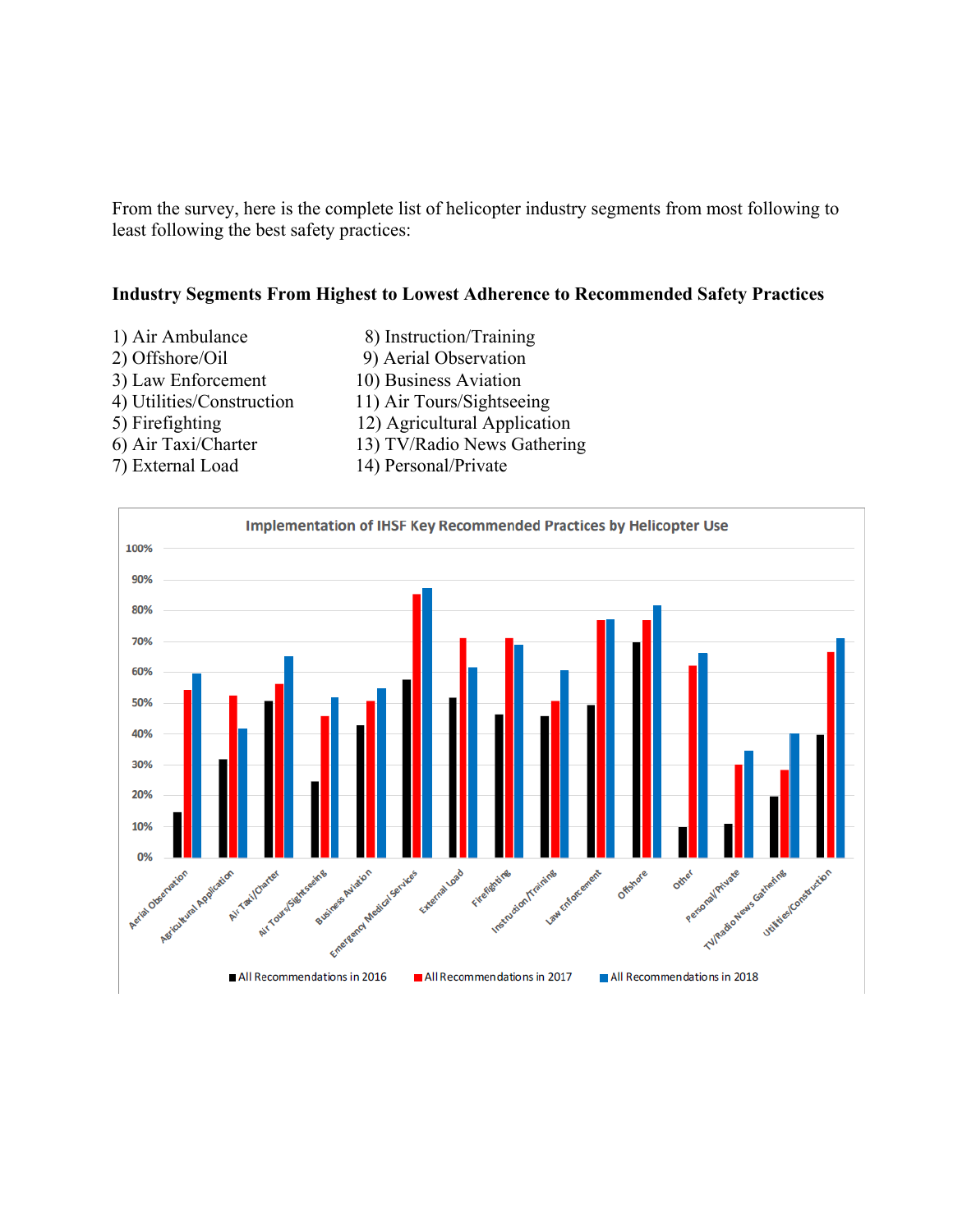Within key regions of the world, application of the best safety practices is increasing overall, but usage varies from country to country. According to the survey, here is a breakdown highlighting greater usage and lesser usage of the key safety recommendations:

|                      | <b>Greater Usage</b>                | <b>Lesser Usage</b>                 |
|----------------------|-------------------------------------|-------------------------------------|
| <b>United States</b> | HUMS, Night Vision                  | Safety Mgmt Systems, Training       |
| Canada               | Night Vision                        | <b>Structured Maintenance</b>       |
| Australia            | <b>Structured Maintenance</b>       | Night Vision, Wire Strike           |
| New Zealand          | Maintenance, HUMS                   | <b>Safety Mgmt Systems</b>          |
| <b>Brazil</b>        | Wire Strike, HUMS                   | Night Vision, Maintenance           |
| Mexico               | Flight Data Monitoring, Wire Strike | Night Vision                        |
| France               | Safety Mgmt Systems, HUMS           | Wire Strike                         |
| United Kingdom       | Safety Mgmt Systems, Training       | Flight Data Monitoring, Wire Strike |
| Germany              | Maintenance, Night Vision           | <b>HUMS</b>                         |